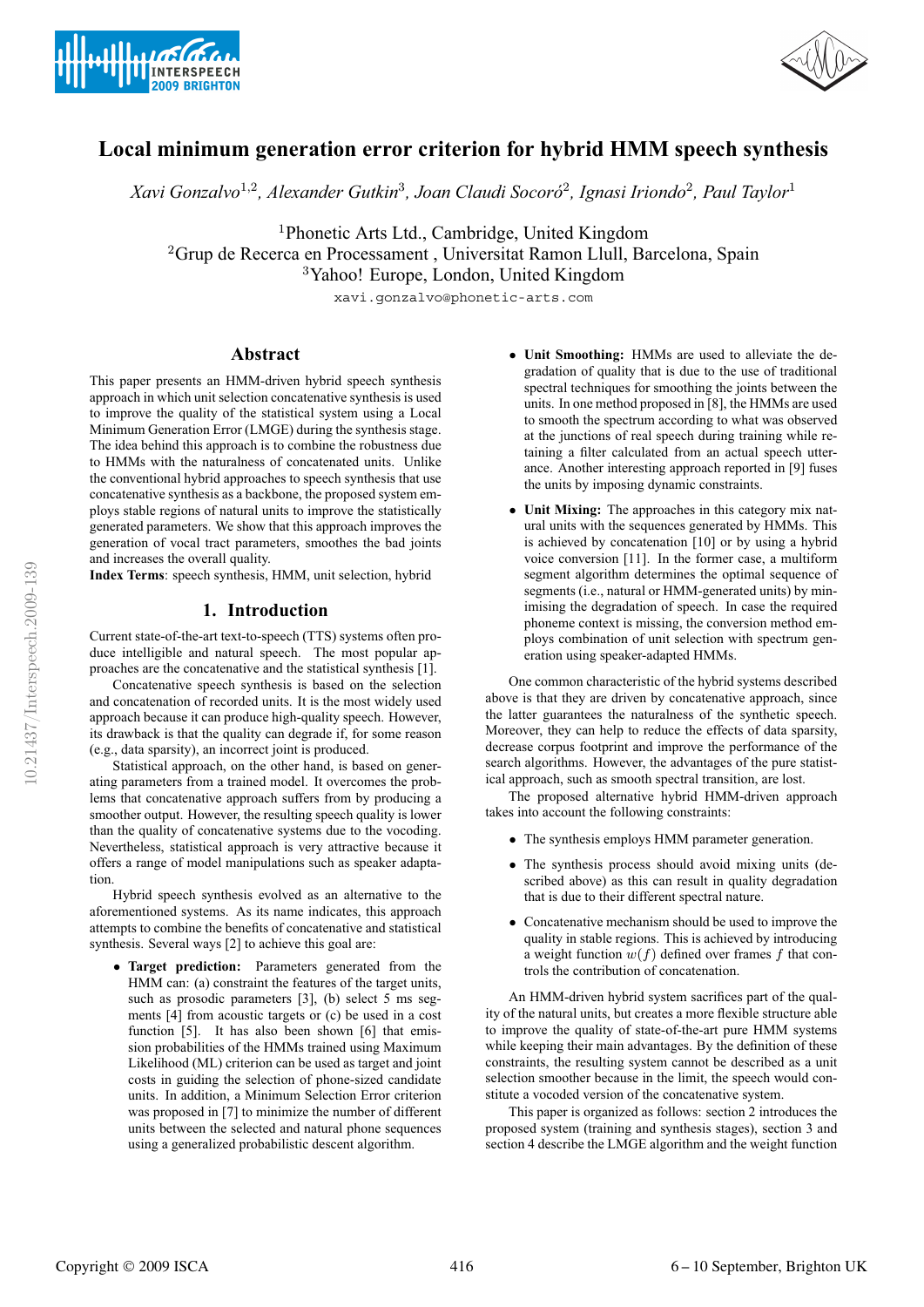respectively and section 5 presents the experiments results. Section 6 is the discussion and Section 7 concludes by presenting a summary of our findings and outline of the future work.

## **2. The Overview of Hybrid System**

The proposed hybrid system is shown in Figure 1. It is composed of two modules: one is HMM-specific and another is concatenative. Both components are phone-based.



Figure 1: *The hybrid system work flow.*

The training stage consists of two steps. First, an average multi-speaker HMM voice is adapted to target speaker data. The next step builds the concatenative representation. This step essentially constructs an HMM-based unit selection system that uses decision trees produced during the HMM training in the first step. The aim of the second step is to produce the best sequence of natural units that will be used by the HMM to enhance the vocal tract parameters. Since both training steps use the same decision tree based clustering, low spectral distortion is expected.

During the synthesis stage, the text to be synthesized is converted to corresponding linguistic specification. Decision trees are then used to select the corresponding HMM units.

First, durations from the HMMs are used to generate the parameters of vocal tract, F0 and excitation. The natural units are then selected from the decision trees by the concatenative module. A weight function is generated considering the concatenation boundaries. In order to guarantee an optimal synchronization between vocal tract sequences, mel-cepstral information generated by the concatenative and HMM components are aligned using DTW (Dynamic Time Warping) algorithm.

Next, the means and variances of the current HMM units are updated using Local Minimum Generation Error (LMGE) criterion (described in more detail in section 3 below) based on the aligned mel-cepstral sequence of natural units and the weight function. Finally, synthetic speech is generated from mel-cepstral coefficients using MLSA filter driven by multiband excitation. Next sections describe the above steps in detail.

#### **2.1. Speaker-independent HMM training**

An average voice model is trained using a set of different speakers in order to obtain a robust voice with only some samples of the target speaker.

At the core of an HMM module we employ a standard melcepstral HMM system [12] that uses the latest quality improvements. STRAIGHT vocoding [13] is used for the multiband excitation to reduce the buziness of the vocoder. Global variance is used to alleviate the effects of over-smoothing [14]. We also use explicit state duration probability density function (HSMM) [15].

The model training for HMM-based synthesis constructs a set of context-dependent HMM models, where the vocal tract, pitch and excitation parameters are simultaneously modelled. The high quality speech vocoder (STRAIGHT) is used to analyse the spectral envelope (39-th order mel-cepstral coefficients including delta and delta-delta features) and to get the excitation parameters as an aperiodicity measurement in 5 sub-bands (0-1, 1-2, 2-4, 4-6 and 6-8 kHz). Pitch information (represented in logarithmic domain) is modelled by an MSD (Multi-space probability distribution). Durations use HSMMs to explicitly model state duration probability density functions. In addition, we also train a global variance model. Decision trees are constructed using Minimum Description Length (MDL) criterion. More details can be found in [16].

The adaptation uses Constrained Maximum Likelihood Linear Regression (CMLLR) technique. Mean and covariance matrices are obtained by simultaneously transforming all the parameters. In addition, we employ single bias removal and maximum a posteriori criterion [17]. The adaptation process is attractive because it does not require a huge amount of data and reliable quality can be obtained even with a few adaptation utterances.

#### **2.2. Concatenative system**

The aim of the concatenative module is to provide the best natural units to the hybrid system in order to improve the HMMgenerated parameters. The method we employ is based on a simplified version of the HMM-based unit selection system described in [6]. The processing consists of two main stages. During the first stage, Kullbak-Leibler Divergence (KLD) measure is used by unit pre-selection algorithm in order to restrict the search space. The leaf nodes of the decision trees obtained during the HMM training (described in previous section) are used to provide target cost estimates. The second stage consists of a classical unit selection search that is carried out to get the best acoustic joints.

# **3. Local Minimum Generation Error**

Minimum Generation Error (MGE) criterion was first introduced in [18]. The idea is to minimize the error of the HMMgenerated parameters with respect to the original training data. This is achieved by post-processing of the previously trained models using the standard Maximum Likelihood (ML) criterion and a distance definition.

The problem with the above approach is that when it is applied to a full corpus during the training stage, updating from multiple files smoothes the HMM parameters too much. To alleviate this problem we propose an alternative application of MGE – the Local Minimum Generation Error (LMGE) criterion, which is essentially an MGE that is applied to a single target utterance during the synthesis, rather than the training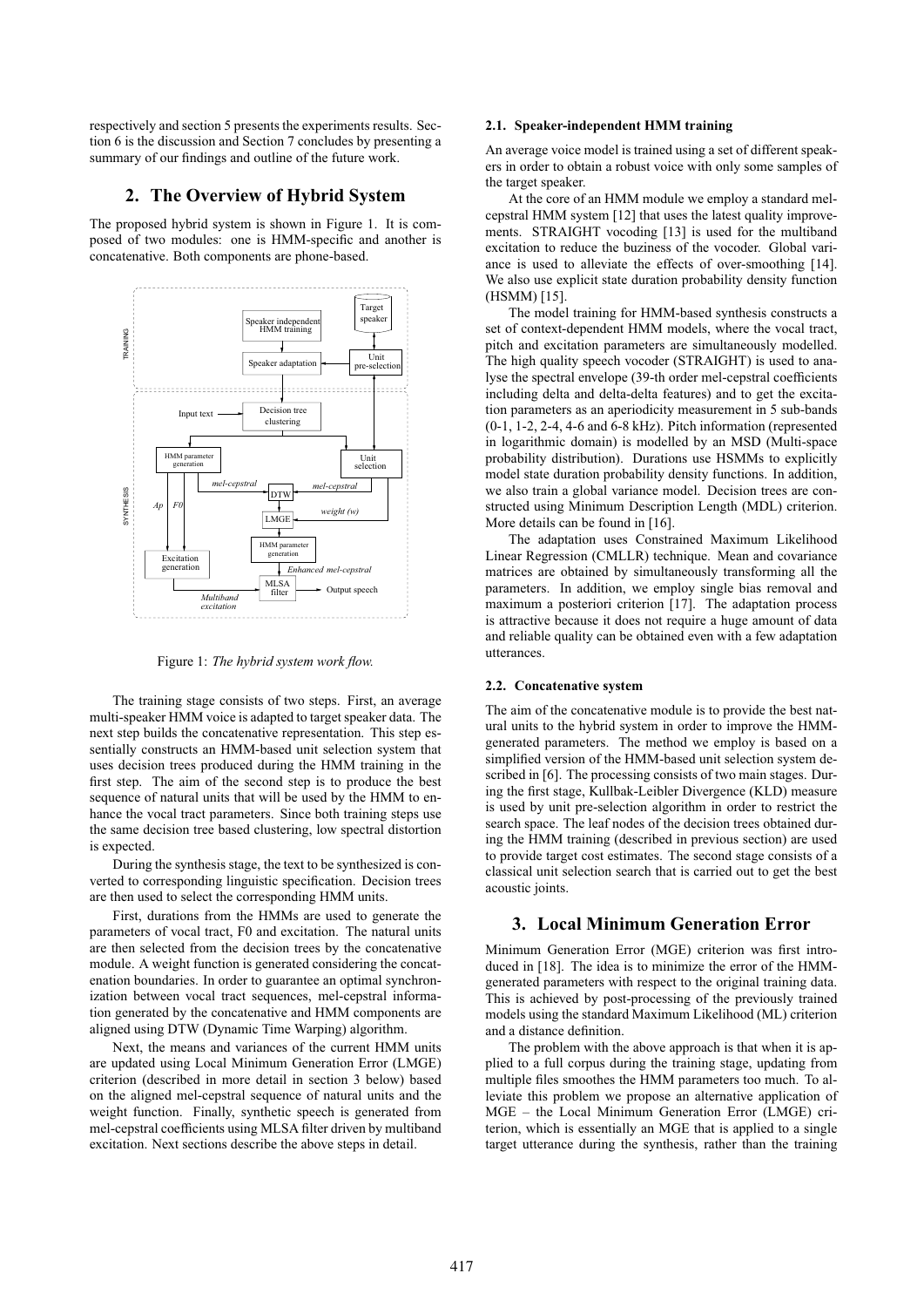stage. By using the LMGE during synthesis time with an optimal single sequence of natural units generated by the concatenative module, it is possible to update the HMM model and adapt its parameters to the current utterance.

First, it is necessary to measure the distortion between the original (c) and the generated parameter  $(\tilde{c})$  vectors. In our case, the original sequence is substituted by the natural units selected from the concatenative module. The similarity metric we adopt is the Euclidean distance:

$$
\ell(\mathbf{c}, \lambda) = D_c(\mathbf{c}, \tilde{\mathbf{c}}) = ||\mathbf{c} - \tilde{\mathbf{c}}||^2 \tag{1}
$$

The MGE updating rule is given by

$$
\lambda_{update} = \lambda_{old} - \varepsilon \sum_{n=1}^{M} \left. \frac{\partial \ell(\mathbf{c}_n; \lambda)}{\partial \lambda} \right|_{\lambda = \lambda_{old}} \tag{2}
$$

where  $c_n$  is the *n* training observation, *M* the number of observations,  $\lambda$  the HMM to be updated and  $\varepsilon$  the step size for parameter updating. By simultaneously using all the training samples of the sequence produced by concatenation and the updating rule of equation 2, it is possible to deduce the *simplified* equations 3 and 4 to update the mean and the variance [18]:

$$
\mu_S = \hat{\mu}_S - \frac{1}{N_{ij}} \sum_{f=1}^F (1 - w(f)) \cdot D_{f,k} \tag{3}
$$

$$
\sigma_S^2 = \hat{\sigma}_S^2 - \frac{1}{N_{i,j} \cdot \hat{\sigma}_S^2} \sum_{f=1}^F (1 - w(f)) \cdot D_{f,k} \cdot (\tilde{c}_{f,k} - \hat{\mu}_S) \tag{4}
$$

where  $D_{f,k} = (\tilde{c}_{f,k} - c_{f,k}), N_{i,j}$  is the total number of samples in distribution j in state  $i, f \in [1, F]$  is the frame being analyzed,  $k$  is the order of the coefficient of the multivariate Gaussian distribution,  $\mu_S = \mu_{i,j,k}$  and  $\hat{\mu}$  and  $\hat{\sigma}$  are the mean and variance prior to update and  $w$  is the weight per frame.

Note that the use of LMGE does not convert the HMM generated sequence into natural units because the updating process is performed on the mean and variance of the HMM.

### **4. Weight Function for Region Updates**

In order to select the regions to be updated we introduce a special weight function. In general, the weight function can be used for updating segments, phonemes, words or even full utterances. In this paper, however, we introduce a weight function that operates on a per-frame basis. We define  $w(f) \in (0, 1]$ over frames  $f$ . The goal of this function is to weight different regions and give higher preference to those regions that do not contain concatenation points.



Figure 2: *Per-frame weight function.*

In the upper limit ( $w \rightarrow 1$ ), the weight refers to a concatenation point, so HMM does not need to be updated, and in the

opposite limit ( $w \to 0$ ), the concatenative data is considered to be stable and as a result, LMGE is applied. Because the weights are defined per-frame, transitions between them are smoothed using a sigmoid representation (see Figure 2). In other words,

$$
w(f) = \begin{cases} \frac{a}{b + e^{-(t+f)}} + s_L & f \neq w_C \\ s_U & f = w_C \end{cases}
$$
 (5)

where,

$$
b = \frac{s_M - s_L}{s_U - s_M} \qquad a = b \cdot (s_U - s_L) \tag{6}
$$

are defined with regard to the sigmoid limits ( $s_U \leq 1$  denotes the upper limit,  $s_L > 0$  the lower limit and  $s_M$  is the middle point). Figure 2 shows an example region, where  $T$  is the duration of a phoneme,  $w_A$  is the stable concatenation region,  $w_B$ is a sample smoothed transition and  $w_C$  is the concatenation point. For each of these locations, the weight function defines the contribution of the concatenative system.

# **5. Experiments**

For our experiments, speaker independent training involves 8 speakers and a total of 21.2 hours of speech. Target adaptation data consists of a 50 minutes recording of a male speaker. This training corpus includes 1000 open-domain utterances automatically segmented. During the pre-processing stage we extracted log F0 information, STRAIGHT mel-cepstral coefficients and five-band aperiodicity components.

The parameters of the weight have been empirically fixed to the following values:  $s_U = 0.2$ ,  $s_M = 0.1$  and  $s_L = 0.05$ . This configuration benefits the use of the concatenative system while smoothing the concatenation points. Note that for smaller amounts of target speaker data  $s_U$  may need to be increased.

HMM topology is the standard five-state left-to-right structure with no skips. Each state output probability density functions consists of five streams, similar to the ones used in the Nitech-HTS system [16]. Information about the global variance is also used during synthesis. Hereafter, we refer to three systems: the standard statistical HMM system that is used as a "backbone" of the hybrid system, the concatenative synthesis system that is used to select the natural units to improve the quality of the latter and, finally, the proposed hybrid system that combines previous two approaches.

Figures 3 and 4 show examples of parameters trajectories generated by the three systems. Same phoneme duration was used for the three systems. Figure 3 shows a sequence of the 3rd mel-cepstral coefficient extracted from the three systems. It can be observed that the mel-cepstral sequence generated by the proposed hybrid system is closer to the sequence produced by the concatenative system, except in the region of the concatenation point, where the weight decreases and the sequences overlap with the HMM trajectory.

Sample spectra generated by the three systems are shown in Figure 4. The proposed hybrid system make spectral peaks much sharper than those generated by the HMM, except in the concatenation point where the spectrum is made more similar to the "default" HMM spectrum, resulting in a smoother joint.

We conducted an AB test<sup>1</sup> in order to evaluate the performance of the proposed hybrid system. In this test, 8 listeners were presented with 24 utterances randomly chosen from the test set. The results, shown in Table 1, indicate that the proposed approach increases the average quality of synthesized speech (A denotes the HMM system and B denotes the hybrid system).

<sup>1</sup>Samples can be found at http://www.salle.url.edu/˜gonzalvo/hmm/